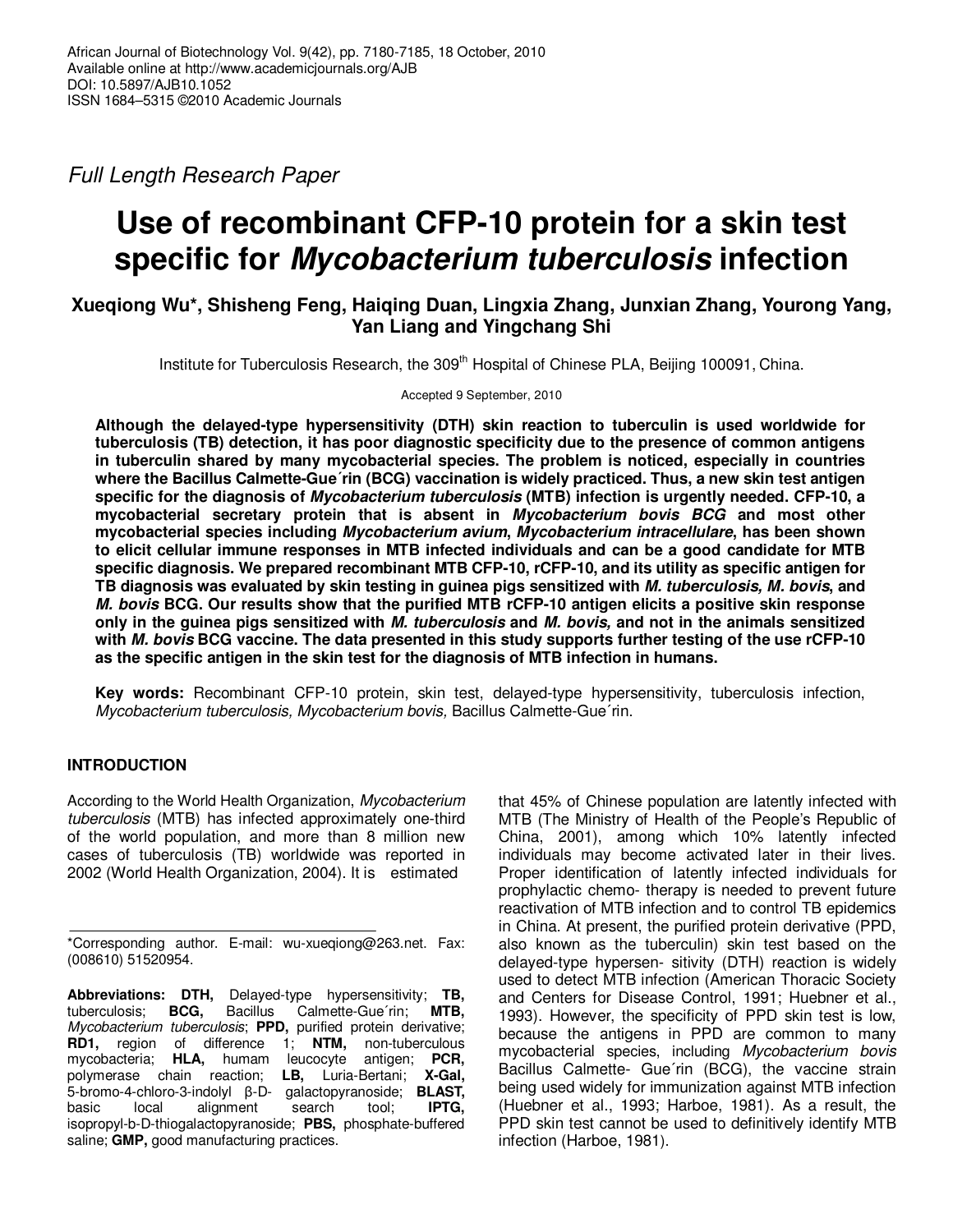Mycobacterial antigens that can distinguish the MTB specific DTH reaction from that induced by the BCG vaccination are highly desirable and their utility in skin test specific for TB diagnosis needs be demonstrated.

The genetic region of difference 1 (RD1) is present in the genomes of MTB and M. bovis, but is absent in all strains of M. bovis BCG, as well as most non-tuberculous mycobacteria (NTM) including Mycobacterium avium and Mycobacterium intracellulare (Behr et al., 1999; Behr, 2001; Harboe et al., 1996). Both CFP-10 and ESAT-6 antigens are encoded by Rv3874 and Rv3875 genes, respectively, in one operon within the RD1 region, and are expressed simultaneously at a similar ratio (Berthet et al., 1998). Because of their absence in BCG and NTM strains, ESAT-6 and CFP-10 have been extensively investigated as MTB specific antigens, and shown to have great potential as the specific antigens for the diagnosis of MTB infection in humans (Arend et al., 2000; Goletti et al., 2005; Pai et al., 2004). The immune responses found in experimental animals and humans to the recombinant CFP-10 or ESAT-6 proteins are similar to those found for the CFP-10 or ESAT-6 peptides (Arend et al., 2000; Hill et al., 2005; Skjot et al., 2000; Dillon et al., 2000). However, there were differences in immune responses of human or cattle to individual CFP-10 and ESAT-6 antigens (Hil et al., 2005; Vordermeier et al., 2001). Hill et al., (2005) reported that, as determined by ELISPOT assay, 88 (18%) people tested were positive for CFP-10 peptides, 148 (30%) were positive for ESAT-6 peptides, 161 (33%) were positive for both peptides and 168 (34%) were positive for the ESAT-6/CFP-10 fusion protein; 188 (39%) subjects had either a positive result for a peptide or a positive result for the fusion protein. There was reasonable agreement between individual reactivity against either the peptide or the fusion protein as the antigen. The difference may be explained by polymorphism in the humam leucocyte antigen (HLA) type in the population and differences of MTB strains infected in different countries. Previously, we reported the results of using rESAT-6 as the specific antigen in TB skin tests in animals and human volunteers and demonstrated the specificity of rESAT-6 for TB diagnosis (Wu et al., 2008). However, the use of a single antigen in the skin test may exclude those who do not have memory T-cells specific to rESAT-6 even after exposure to MTB due to their unique HLA type. In this study, we evaluated the utility of rCFP-10 protein as a stimulating antigen to improve the sensitivity of rESAT-6 skin test or to find a better antigen than ESAT6 for differential diagnosis of MTB infection.

### **MATERIALS AND METHODS**

#### **Bacterial strains and products**

Escherichia coli strain BL21 (DE3) (Invitrogen, Carlsbad, CA, USA) was grown in Luria-Bertani (LB) liquid and solid media Mycobacterium reference strains including MTB (H37Rv), M. bovis, and M. bovis BCG Danish (chosen because it is widely used

in China), were obtained from the National Institute for the Control of Pharmaceutical and Biological Products, Beijing, China. Stock cultures of MTB, M. bovis, and M. bovis BCG Danish, were grown on Lowenstein-Jensen slants at 37°C for 4 weeks, and then transferred to Sauton liquid medium at 37°C without shaking for 4 weeks (Chinese Antituberculosis Association, 1995). PPD produced from MTB (50 IU/ml) was purchased from Beijing Gaoke Life and Technology Inc, China.

#### **Gene cloning, expression and protein purification**

The MTB CFP-10 cloning, expression and purification were performed with standard procedures described by Sambrook et al. (1989). Briefly, the gene encoding the MTB CFP-10 protein was amplified by polymerase chain reaction (PCR) using two primers. The forward primer contained a Kpn I restriction enzyme recognition site (underlined) and an enterokinase recognition site (bold letters). 5'-CGAGATCTGGGTACCGACGACGACGACAAGATGGCAGAGAT GAAGACCGA–3'. The reverse primer contained an EcoR I restriction enzyme recognition site (underlined) 5'-CGGAATTCT CAGAAG CCCATTTGCGAG G-3'. PCR amplification was performed by 30 cycles of denaturation at 94°C for 30 s, primer annealing at 55°C for 30 s, extension at 68°C for 1 min, and a final extension at 72°C for 2 min. PCR products were digested by the restrictive enzymes  $Kpn$  I and EcoR I. The resulting fragments were ligated with T4 DNA ligase into a Kpn I- and EcoR I-digested pET-32a (Novagen, San Diego, CA) plasmid vector containing the kanamycin resistant gene. The recombinant plasmids were transferred into E. coli BL21 (DE3), and kanamycin resistant transformants were selected on LB agar plate containing kanamycin (50 µg/ml) and 5-bromo-4-chloro-3-indolyl β-D- galactopyranoside (X-Gal) (20 µg/ml). The plasmid from one kanamycin resistant transformant was sequenced by Canada Sangon Ltd. Beijing, China, using the same primers as for PCR amplification. Sequences were compared with that registered in the GenBank database by Basic Local Alignment Search Tool (BLAST) analysis.

The expression of rCFP-10 as an N-terminal 6×histidine-tagged protein was induced by 1.0 mM isopropyl-b-D-thiogalactopyranoside (IPTG), in soluble form after incubation at 30°C for 4 h. Soluble rCFP-10 was purified by metal chelate affinity chromatography under the native condition, the fusion tag was then cleaved with enterokinase, and the resulting tag-free rCFP-10 was further purified by affinity chromatography according to the purification procedure provided by the expression vector manufacturer (Novagen).

The freshly prepared rCFP-10 protein was suspended in 0.1 mM phosphate-buffered saline (PBS, Ph 7.0), and the solution was filtered by passing it through the Acrodisc Syninge Filter (0.45 µm) with low protein binding (Pall, Life Sciences). The protein concentration was determined spectrophotometrically. The final protein solution was aliquoted into small glass ampoules, each contained 1 mg of purified rCFP-10 protein. The samples were then lyophilized, sealed and stored at -20°C. The protein was reconstituted in 1 ml saline before use.

#### **Determination of molecular mass and purity**

The molecular mass of purified rCFP-10 protein was determined by 15% sodium dodecyl sulphate polyacrylamide gel electrophoresis (SDS-PAGE) as described previously (Sambrook, 1989). The molecular masses of the protein standards ranged from 6 to 97.4 kDa (Sigma, St Louis, MO, USA). Gels were stained with Coomassie blue. The molecular mass and purity of rCFP-10 protein were analyzed and calculated with Biologic software TotalLab v1.11. The molecular mass of purified rCFP-10 protein was further confirmed by mass spectrometry in the Instrument Test Center,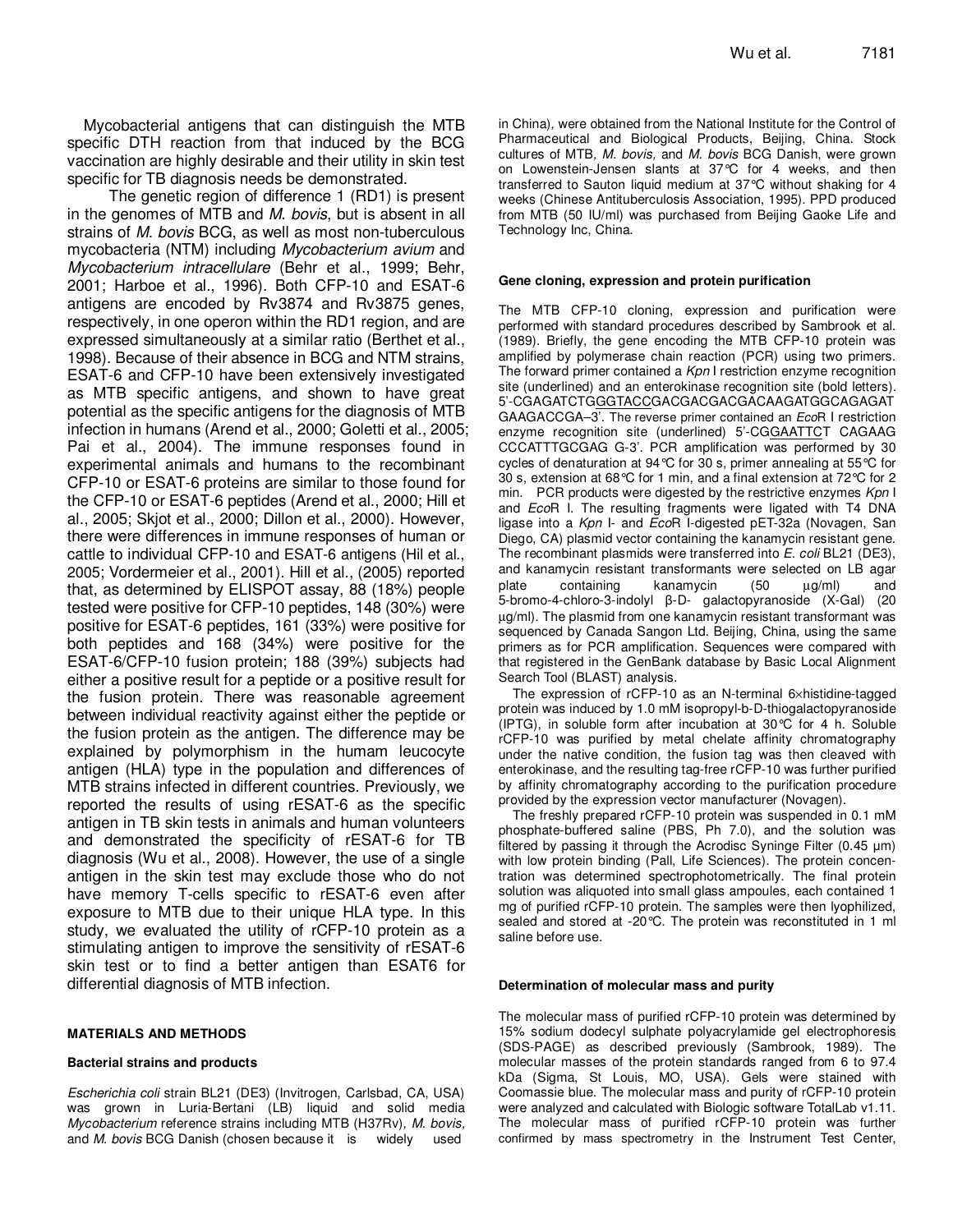

**Figure 1.** Purification of rCFP-10 protein as determined by SDS-PAGE electrophoresis. Lane 1 and 9, molecular weight protein standards (97.4, 66.2, 43, 31, 20.1 and 14.4kDa, Sigma); Lane 2, E. coli containing vector pET-32a lysates; Lane 3, E. coli lysates; Lane 4, rCFP-10 soluble protein from E. coli containing recombinant CFP-10/pET-32a extract; Lane 5 to 7, the purified rCFP-10 fusion protein; Lane 8 and 10, the purified rCFP-10 protein after histidine tag was removed. The gel was subjected to electrophoresis followed by Coomassie blue staining.

Medical Science, Beijing, China.

### **Guinea pig sensitization and skin tests**

Thirty-eight NIH white guinea pigs weighing 250 to 300 g were obtained from the Institute of Epidemic and Microbiology Research, Academy of Chinese Preventive Medicine, Beijing, China, and maintained under specific-pathogen-free conditions. There was a female-to-male ratio of 1:1. In the first experiment, 8 guinea pigs (4 males and 4 females) were sensitized by hypodermic injection of 5 mg autoclaved MTB in 0.1 ml of saline in the groin once weekly for four weeks. In the second experiment, 6 guinea pigs (3 males and 3 females) were sensitized by peritoneal injection of 100 live MTB in 0.5 ml saline and the skin test on these animals was performed 5 weeks after sensitization. In the third experiment, 24 guinea pigs were divided into 3 groups (8 per group, Male : Famale = 1:1) and sensitized by hypodermic injection of 0.1 ml live BCG-Danish vaccine (group 1), 5 mg autoclaved MTB (group 2), or 5 mg autoclaved M. bovis (group 3) in animal's groin area once weekly for four weeks.

For skin testing, guinea pigs were shaved on the back and injected intradermally with 0.8 to 1.2 µg of the purified rCFP-10 protein in 0.1 ml of PBS or 0.1 ml (5 IU) of PPD or 1.0 µg of the purified rESAT-6 protein in 0.1 ml of PBS as a control for four to eight weeks following sensitization. The diameters of both axes of skin erythema were independently measured and recorded at 24, 48, and 72 h after antigen injection. Results were expressed as means of diameters (in millimeters) of erythema ± standard deviations.

## **RESULTS**

### **Cloning, expression and purification of CFP-10**

The nucleotide sequence encoding the rCFP-10 had

100% homologous identity with CFP-10 sequence reported in GenBank database. The molecular mass obtained from rCFP-10 fusion protein as determined by SDS-PAGE was 30.8 kDa. In order to determine an ideal condition for rCFP-10 protein expression, we compared the levels of expression under various IPTG concentrations and different induction time and temperatures. The results showed that IPTG concentrations had no effect on the level of the expression, whereas the induction time and temperature affected the expression level significantly. The amount of rCFP-10 protein that existed in soluble form was at 35 - 50% of the total soluble proteins when the induction took place under 1.0 mM IPTG at 30°C for 4 h. The purified rCFP-10 protein showed only one band when analyzed by 15% SDS-PAGE, with a purity of >90% (Figure 1). The molecular mass of the purified rCFP-10 protein was 14.8 KDa as determined by SDS-PAGE and 13.8 KDa by mass spectrometry.

## **DTH reactivity to rCFP-10 in guinea pigs sensitized with killed MTB**

Different doses of rCFP-10 protein were tested for their ability to produce DTH responses in guinea pigs sensitized with killed MTB. In the first study, each of the seven guinea pigs (one female guinea pig was dead during the immunization.) was injected intradermally at five sites with PBS as the negative control, PPD (5 IU) as the positive control and 3 doses of rCFP-10 (0.8, 1.0 and 1.2 µg). All three doses of rCFP-10 antigen were able to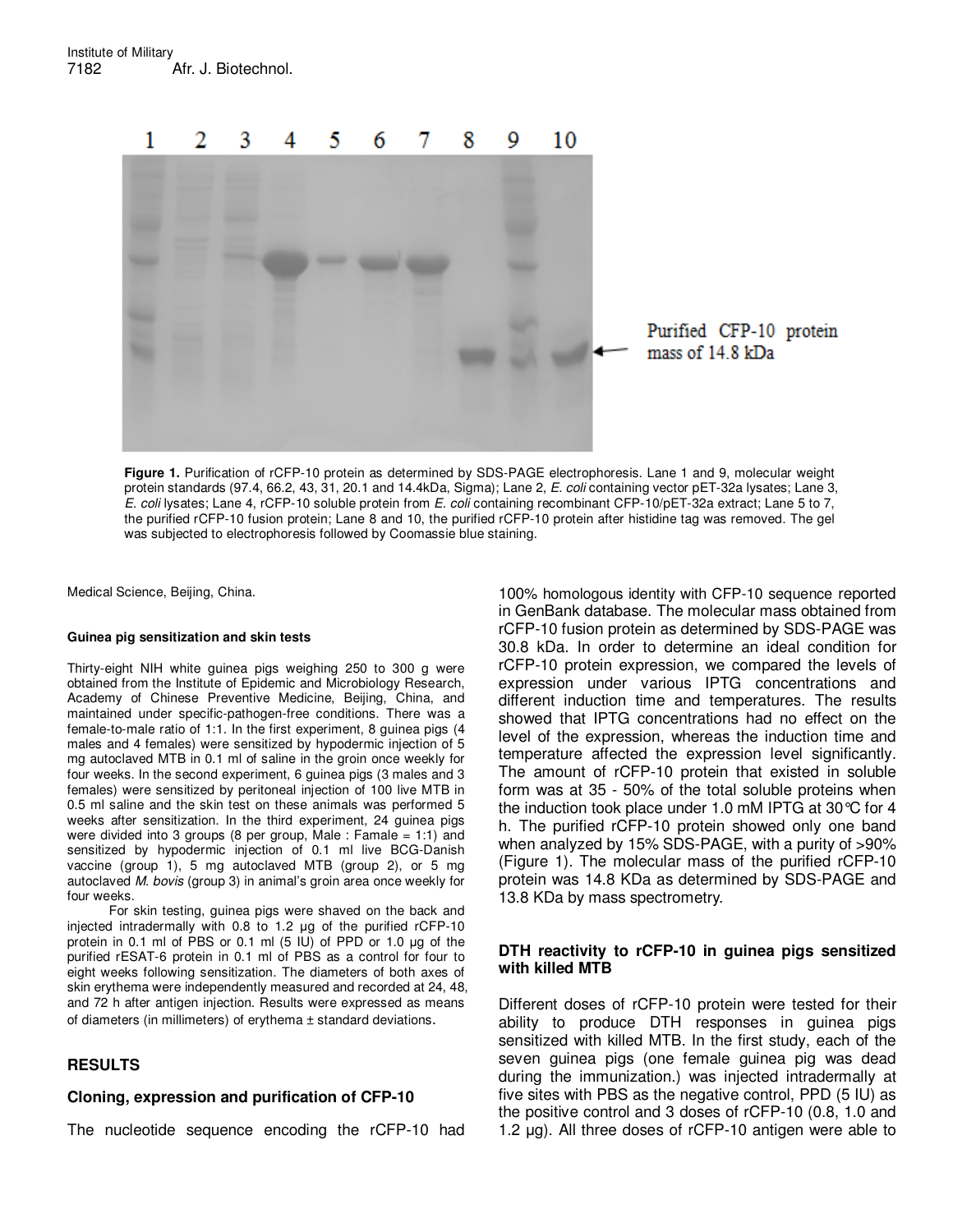| Group      | <b>Dose</b> | No. of     | Skin reaction (mean ± SD mm in diameter) |               |               |  |
|------------|-------------|------------|------------------------------------------|---------------|---------------|--|
|            |             | guinea pig | 24 <sub>h</sub>                          | 48 h          | 72 h          |  |
| <b>PBS</b> |             |            |                                          |               |               |  |
| <b>PPD</b> | 5 IU        |            | $9.5 \pm 2.3$                            | $7.3 \pm 2.5$ | $5.1 \pm 1.4$ |  |
|            | $0.8 \mu$ g |            | $8.8 \pm 1.8$                            | $6.6 \pm 1.5$ | $4.2 \pm 0.6$ |  |
| $rCFP-10$  | $1.0 \mu g$ |            | $8.6 \pm 1.6$                            | $6.4 \pm 1.6$ | $4.1 \pm 0.7$ |  |
|            | $1.2 \mu g$ |            | $9.1 \pm 2.0$                            | $7.4 \pm 1.8$ | $4.7 \pm 1.0$ |  |

**Table 1.** Skin reactivity to different doses of rCFP-10 in guinea pigs sensitized with killed MTB.

**Table 2.** Skin reactivity to rCFP-10 and rESAT6 in the guinea pig sensitized with live MTB.

| Group      | <b>Dose</b> | No. of<br>animal | Skin reaction (mean ± SD mm in diameter) |               |               |  |
|------------|-------------|------------------|------------------------------------------|---------------|---------------|--|
|            |             |                  | 24 <sub>h</sub>                          | 48 h          | 72 h          |  |
| <b>PBS</b> | ÷           | 6                |                                          |               |               |  |
| <b>PPD</b> | 5 IU        | 6                | $10.7 \pm 2.0$                           | $8.2 \pm 1.8$ | $7.1 \pm 2.6$ |  |
| rESAT6     | $1.0 \mu$ g | 6                | $8.0 \pm 4.3$                            | $7.0 \pm 2.8$ | $6.7 \pm 2.9$ |  |
| rCFP-10    | $1.0 \mu$ g | 6                | $10.2 \pm 4.8$                           | $8.5 \pm 3.0$ | $7.5 \pm 2.6$ |  |

defined by an erythema response greater than 5 mm in diameter (Table 1). The difference in skin reaction was not statistically significant ( $P > 0.05$ ). The positive responses measured at the 24 h time point were generally stronger than that at 48 h for all groups, though there was no statistically significant difference. By 72 h, the reaction to PPD had decreased markedly as compared to the reactions at the previous time points. All reactions to rCFP-10 reduced to less than 5 mm in diameter and were therefore considered negative.

## **Skin reactivity to rCFP-10 in guinea pigs sensitized with the live MTB**

Next, we determine how the animals sensitized with the live MTB would react to rCFP-10 antigen in the skin test. Six guinea pigs were sensitized by a peritoneal injection of 100 live MTB in 0.5 ml of saline. Five weeks after the challenge, each of the six animals was injected intradermally at four sites with PBS, PPD (5 IU), rESAT-6 (1.0 µg) and rCFP-10 (1.0 µg). DTH responses with similar intensity were elicited by the PPD positive control, rCFP-10 and ESAT6 at all three time points (Table 2). The reactions in the live MTB sensitized animal were stronger than those observed in the animals sensitized with the dead MTB.

## **Specificity of the skin reaction elicited by rCFP-10**

Twenty-four guinea pigs were divided into 3 groups of

eight animals per group with half male and half female. One group was sensitized with the live BCG vaccine and the remaining 2 groups were sensitized with killed MTB and M. bovis, as listed in Table 3. Each guinea pig was injected intradermally in four separate sites on the back of the animals with 0.1 ml of PBS as the negative control, 0.1 ml of PPD  $(5 \text{ IU})$  and rESAT-6  $(1 \text{ µg})$  as the positive controls, 0.1 ml of rCFP-10 antigen at 10 µg/ml (1 µg total), respectively. The diameters of reactivity in guinea pigs at 24 and 48 h are shown in Table 3. Twenty-four hours following injection, all guinea pigs in three groups had a positive DTH reaction to PPD, while only the guinea pigs sensitized by MTB and M. bovis, both of which express ESAT-6 and CFP-10, reacted positively to ESAT-6 and CFP-10. Forty-eight hours following the injection, the size of the skin responses had decreased, some of them were less than 5 mm in size. All animals sensitized with the live BCG vaccine had positive reactions only to PPD, and were negative to ESAT-6 and CFP-10 as well as the negative control.

## **DISCUSSION**

It has been shown that ESAT-6 could be used as an antigen in skin test for the detection of MTB infection (Wu et al., 2008; Elhay et al., 1998; Pollock et al., 2003). However, the population with different HLA type may recognize different epitopes. CFP-10 may induce DTH responses in people who do not respond to ESAT-6, overcoming the problems related to genetic restriction in antigen recognition and improving the sensitivity of skin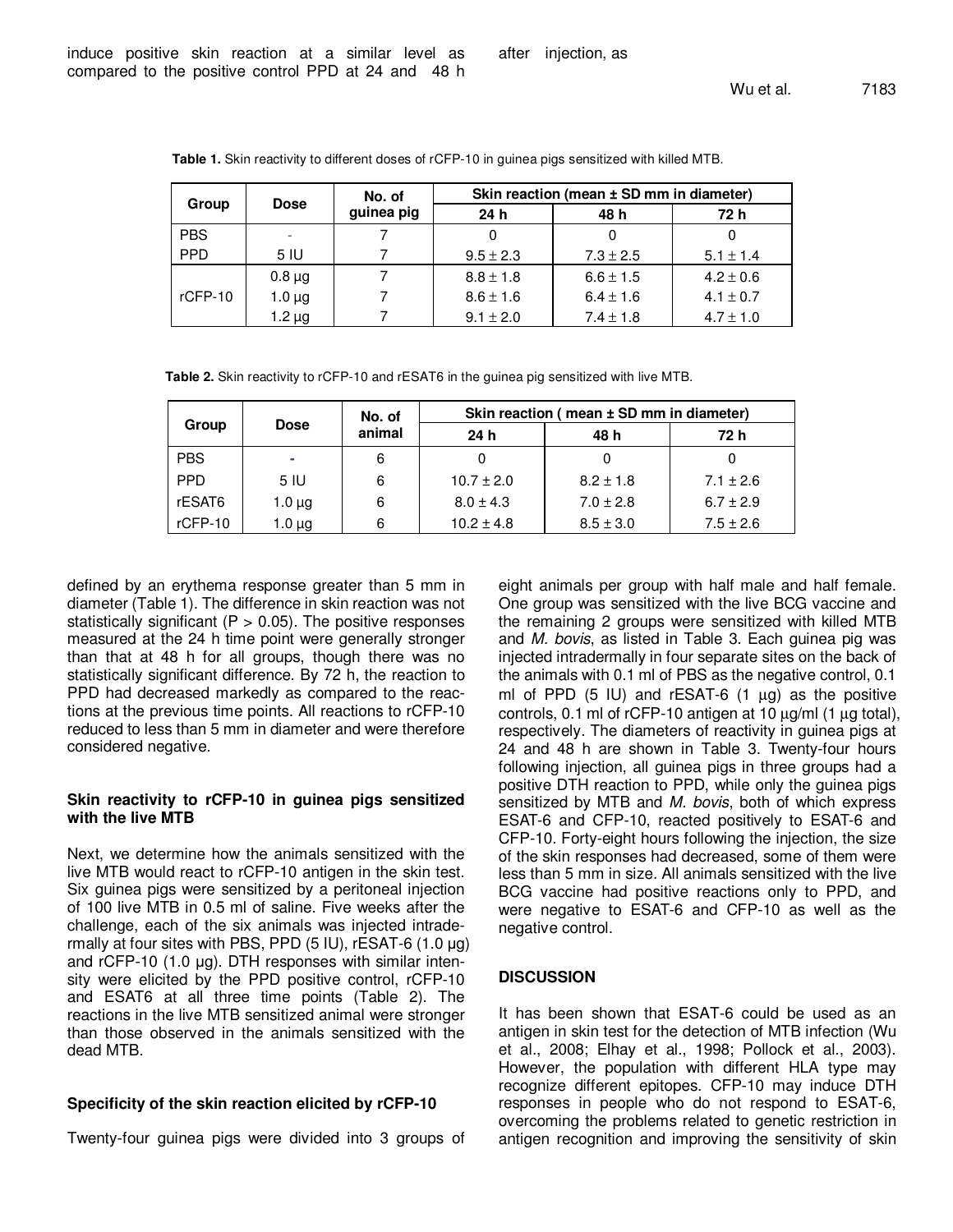test (Hill et al., 2005; Vordermeier et al., 2001; Lyashchenko et al., 1998; Schoel et al., 1992). Thus, the ability of CFP-10 to elicit DTH response in experimental 7184 Afr. J. Biotechnol.

animals sensitized with various strains of MTB complex should be evaluated to prepare a new antigen of skin test.

|                      | Skin reaction (mean ± SD mm in diameter) |               |               |               |               |               |  |  |
|----------------------|------------------------------------------|---------------|---------------|---------------|---------------|---------------|--|--|
| Group                | 24h                                      |               |               | 48 h          |               |               |  |  |
|                      | <b>PPD</b>                               | rESAT-6       | $r$ CFP-10    | <b>PPD</b>    | rESAT-6       | $r$ CFP-10    |  |  |
| Dead M. tuberculosis | $8.4 \pm 1.2$                            | $7.0 \pm 1.7$ | $5.6 \pm 0.6$ | $4.8 \pm 1.2$ | $5.1 \pm 1.1$ | $3.7 \pm 0.6$ |  |  |
| Dead M. bovis        | $7.0 \pm 1.3$                            | $6.2 \pm 0.5$ | $5.4 \pm 0.4$ | $4.4 \pm 0.9$ | $4.4 \pm 0.6$ | $3.5 \pm 0.5$ |  |  |
| Live BCG vaccine     | $6.5 \pm 0.9$                            |               |               | $5.5 \pm 1.4$ |               |               |  |  |

**Table 3.** Skin reactivity to rCFP-10 in guinea pigs sensitized with three strains of M. tuberculosis complex.

In this study, rCFP-10 protein from M. tuberculosis was successfully cloned, expressed and purified. Induction at 30°C produced high level of rCFP-10 in its soluble form. After purification, the rCFP-10 antigen used in this study was greater than 90% pure. The molecular mass of rCFP-10 was 14.8 kDa determined by SDS-PAGE and 13.8 kDa by mass spectrometry.

We found that the recombinant CFP-10 antigen has great potential as a skin test reagent, as demonstrated by our results in guinea pig models. Specifically, 1.2 µg of purified rCFP-10 antigen of M. tuberculosis produces DTH responses with levels of intensity similar to those induced by PPD and rESAT-6 antigen in guinea pig skin tests. Although the sizes of the reaction to both recombinant antigens, rCFP-10 and rESAT6, were slightly smaller than the size induced by PPD, we found that the difference in size has no statistical significance. The peak DTH response in guinea pigs was observed at 24 h. The responses to all antigens used in our experiments diminished at the 48 h time point and most reactions became negative by 72 h. Our observation on the timing of the DTH response in guinea pigs is consistent with other studies of DTH in animals, which is different from the DTH response observed in humans where the peak reaction occurs at 48 to 72 h (Lyashchenko et al., 1998; Romain et al., 1993).

The rCFP-10 protein as a skin test antigen appeared to be very sensitive to TB infection. The rCFP-10 protein was strongly recognized in all MTB-infected (both live and dead) guinea pigs. One of the main advantages of rCFP-10 is its potential for greater specificity than the widely used mixed protein preparation, PPD. PPD contains many antigens commonly produced by different species of Mycobacteria, and therefore can induce cross-reactivity among the animals and people who could either have tuberculous infection,<br>non-tuberculous mycobacterial infection or BCG mycobacterial infection or BCG vaccination. However, the gene coding the CFP-10 protein is located in RD1, which has been identified to be present only in the genome of M. tuberculosis, M. bovis, Mycobacterium africanum, Mycobacterium kansasii, Mycobacterium marinum, Mycobacterium szulgai and Mycobacterium flavescens, and is specifically not present

in the BCG vaccine strains as well as not in 90% of the environmental Mycobacteria (Behr et al., 1999; Behr, 2001; Harboe et al., 1996). Previous study has also investigated the specificity of CFP-10 as a diagnostic antigen in animal models, and the results from these studies are consistent with what we have found (Colangeli et al., 2000). Colangeli et al. (2000) demonstrated that rCFP-10 is capable of eliciting a skin test reaction in guinea pigs immunized with M. tuberculosis, but does not elicit any reaction in the guinea pigs immunized with BCG vaccine and M. avium.

In addition to having a greater specificity to MTB infection than PPD, there are many other advantages to developing a skin test that utilizes a single recombinant antigen. Firstly, manufacturing of PPD under good manufacturing practices (GMP) is practically impossible, because of the inconsistent nature of the manufacturing process and the large number of different proteins in the mixture; batch-to-batch variation in the production of PPD at various facilities has been well documented. Secondly, as a single recombinant protein produced in E. coli, rCFP-10 being similar with rESAT-6 could be produced in an effective and consistent manner that conforms to GMP standards of the World Health Organization or local regulatory agencies, and is likely to produce consistent and interpretable responses when used. Therefore, the use of purified recombinant antigens should facilitate manufacturing and quality control of skin test reagents.

CFP-10 is currently used as a stimulating antigen in the T-SPOT-TB assay (Oxford Immunotec, Oxford, United Kingdom) and in vitro Quantiferon-Gold test (Cellestis); much work has been done with the product that confirms the sensitivity and specificity of this protein as a diagnostic agent (Skjot et al., 2000; Colangeli, 2000). Its use in a skin test could have advantages over Quantiferon in some settings, as a skin test method may be more inexpensive, and does not require a laboratory setting and trained laboratory technicians.

In summary, the present study strongly suggests that recombinant CFP-10 protein could be used in a skin test for the detection of MTB infection. Future evaluation of CFP-10 for its sensitivity, specificity and safety as a diagnostic reagent for skin test in humans will be forth-